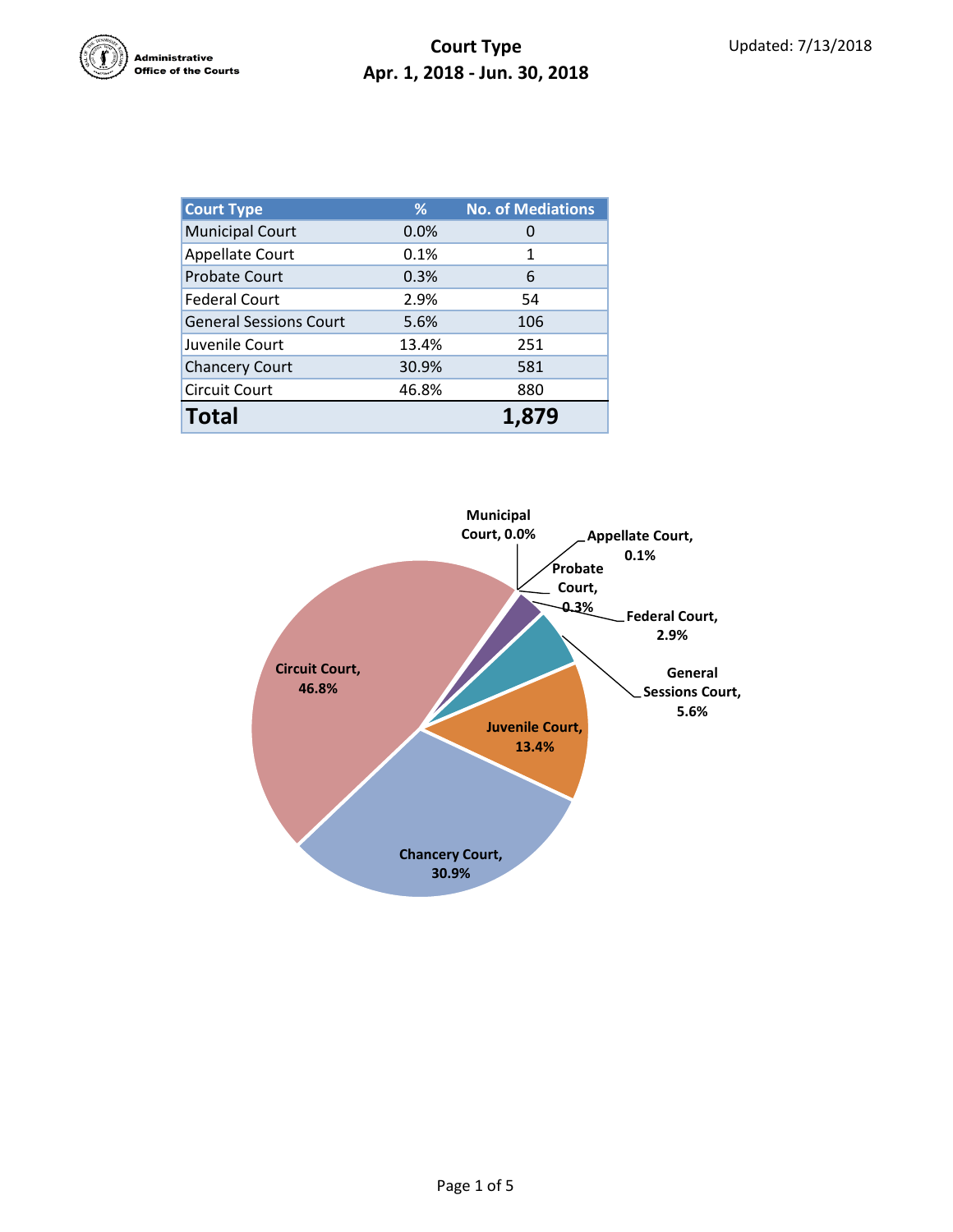

| <b>Issues Resolved</b>           | %   | <b>No. of Mediations</b> |
|----------------------------------|-----|--------------------------|
| <b>Issues Partially Resolved</b> | 9%  | 176                      |
| No Issues Resolved               | 30% | 567                      |
| <b>All Issues Resolved</b>       | 60% | 1,136                    |
| <b>Total</b>                     |     | 1.879                    |

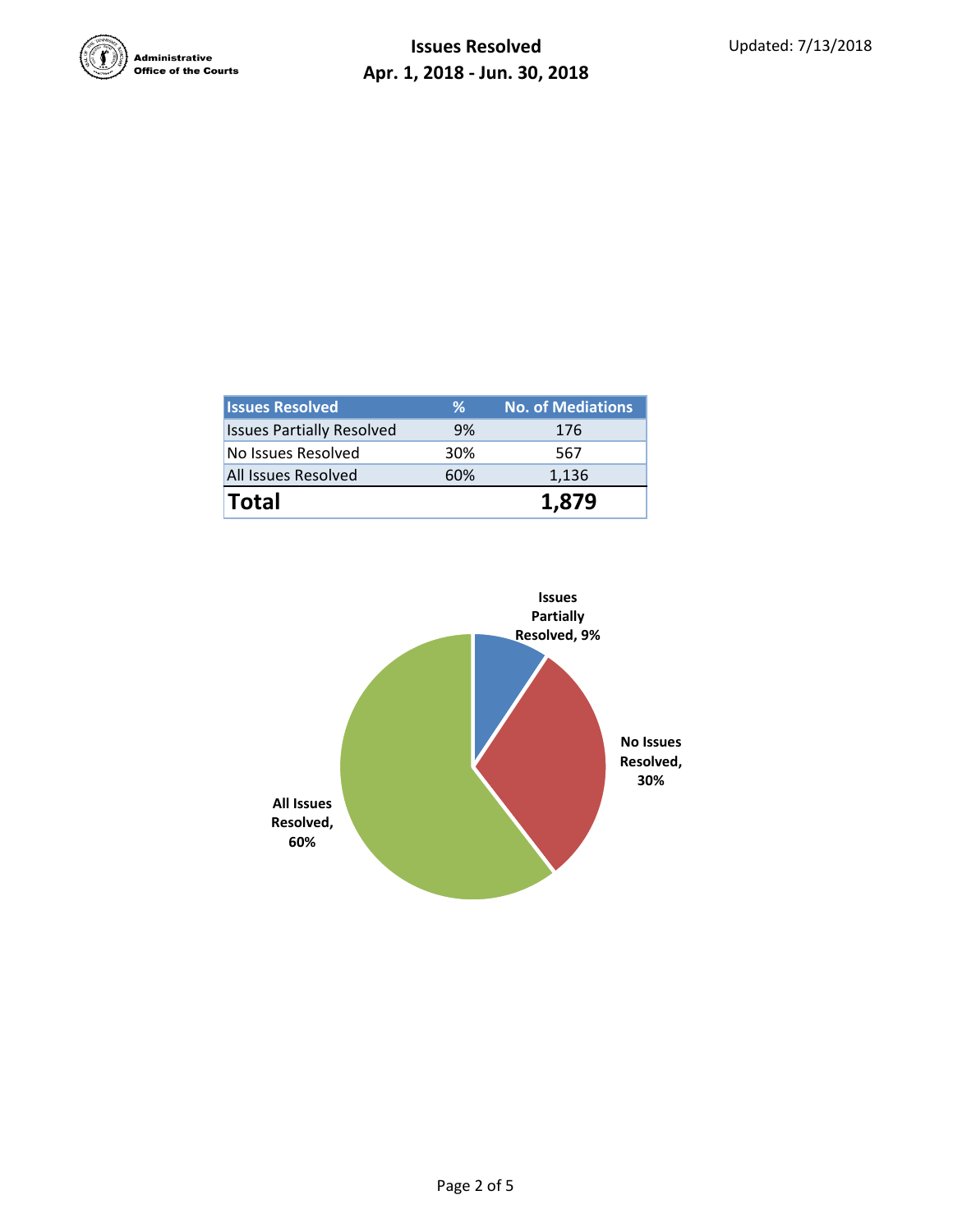

## **Fee Type Apr. 1, 2018 - Jun. 30, 2018**

| <b>Fee Type</b>        | %     | <b>No. of Mediations</b> |
|------------------------|-------|--------------------------|
| Court-Ordered Pro Bono | 0.2%  | 3                        |
| <b>Court Costs</b>     | 0.2%  | 4                        |
| <b>SCR</b>             | 1.4%  | 26                       |
| Reduced                | 3.3%  | 62                       |
| Pro Bono               | 5.1%  | 95                       |
| Standard               | 89.9% | 1,689                    |
| <b>Total</b>           |       | 1.879                    |

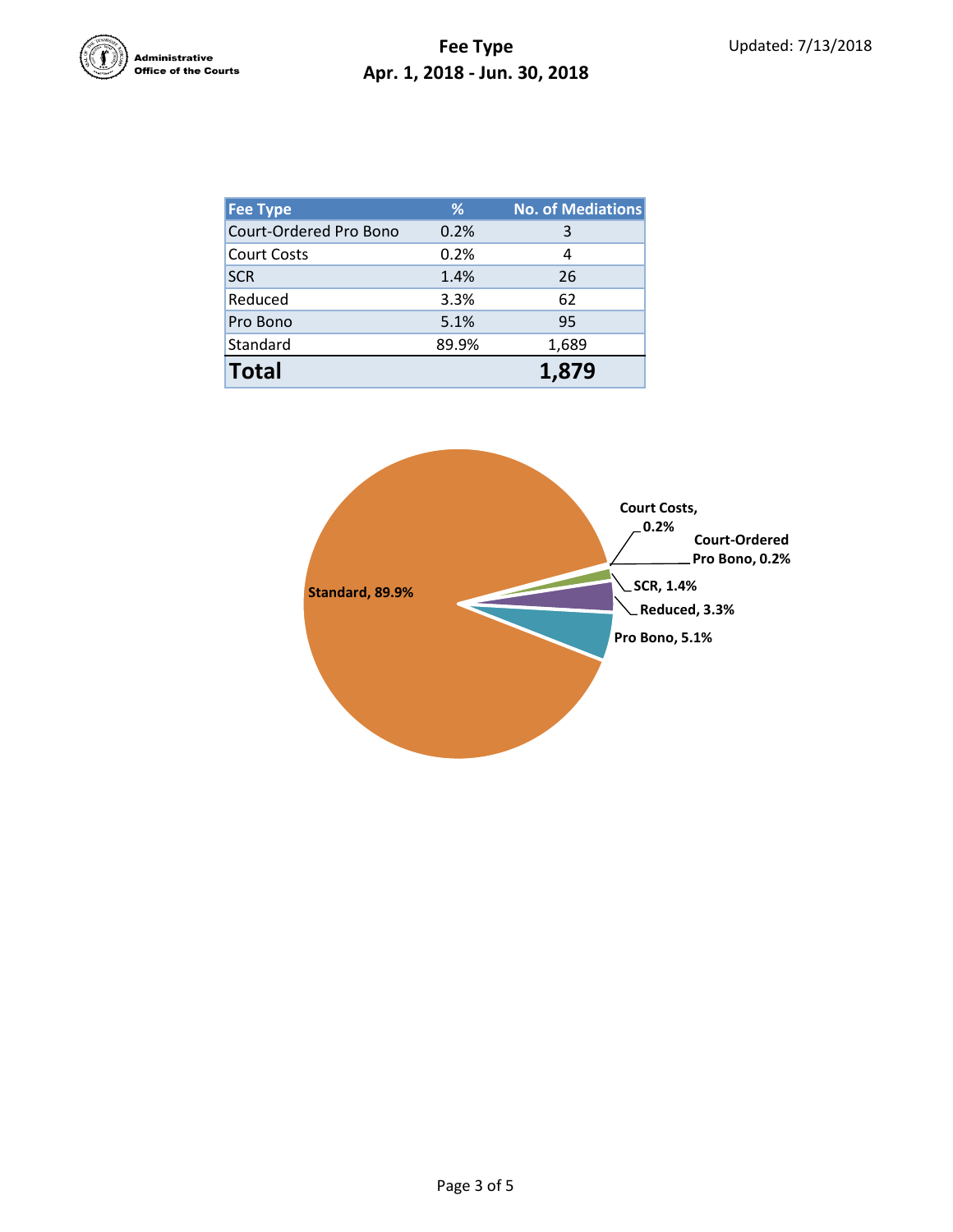

## **Dispute Type Apr. 1, 2018 - Jun. 30, 2018**

| <b>Dispute Type</b>                                | %     | <b>No. of Mediations</b> |
|----------------------------------------------------|-------|--------------------------|
| Adoption/Surrender                                 | 0.0%  | 0                        |
| <b>Appeal from Administrative Hearing</b>          | 0.1%  | $\mathbf{1}$             |
| Conservatorship/Guardianship                       | 0.2%  | 3                        |
| Contract/Debt/Specific Performance                 | 3.7%  | 70                       |
| Damages/Torts Other Than Personal Injury           | 1.2%  | 23                       |
| Domestic Relations - Child Custody/Visitation Only | 18.1% | 340                      |
| Domestic Relations - Child Support Only            | 0.4%  | 7                        |
| Domestic Relations - Divorce with Children         | 22.8% | 429                      |
| Domestic Relations - Divorce without Children      | 12.4% | 233                      |
| <b>Domestic Relations - Post Divorce Issue</b>     | 5.2%  | 98                       |
| Juvenile Appeal                                    | 0.0%  | $\Omega$                 |
| Landlord/Tenant                                    | 2.1%  | 40                       |
| Legitimation/Paternity                             | 0.5%  | 10                       |
| <b>Medical Malpractice</b>                         | 2.0%  | 37                       |
| Other                                              | 7.3%  | 137                      |
| Personal Injury                                    | 22.4% | 420                      |
| Probate/Trust                                      | 0.5%  | 10                       |
| <b>Product Liability</b>                           | 0.1%  | $\overline{2}$           |
| <b>Real Property</b>                               | 0.4%  | 8                        |
| <b>Workers Compensation</b>                        | 0.3%  | 5                        |
| Wrongful Death                                     | 0.3%  | 6                        |
| Total                                              |       | 1,879                    |